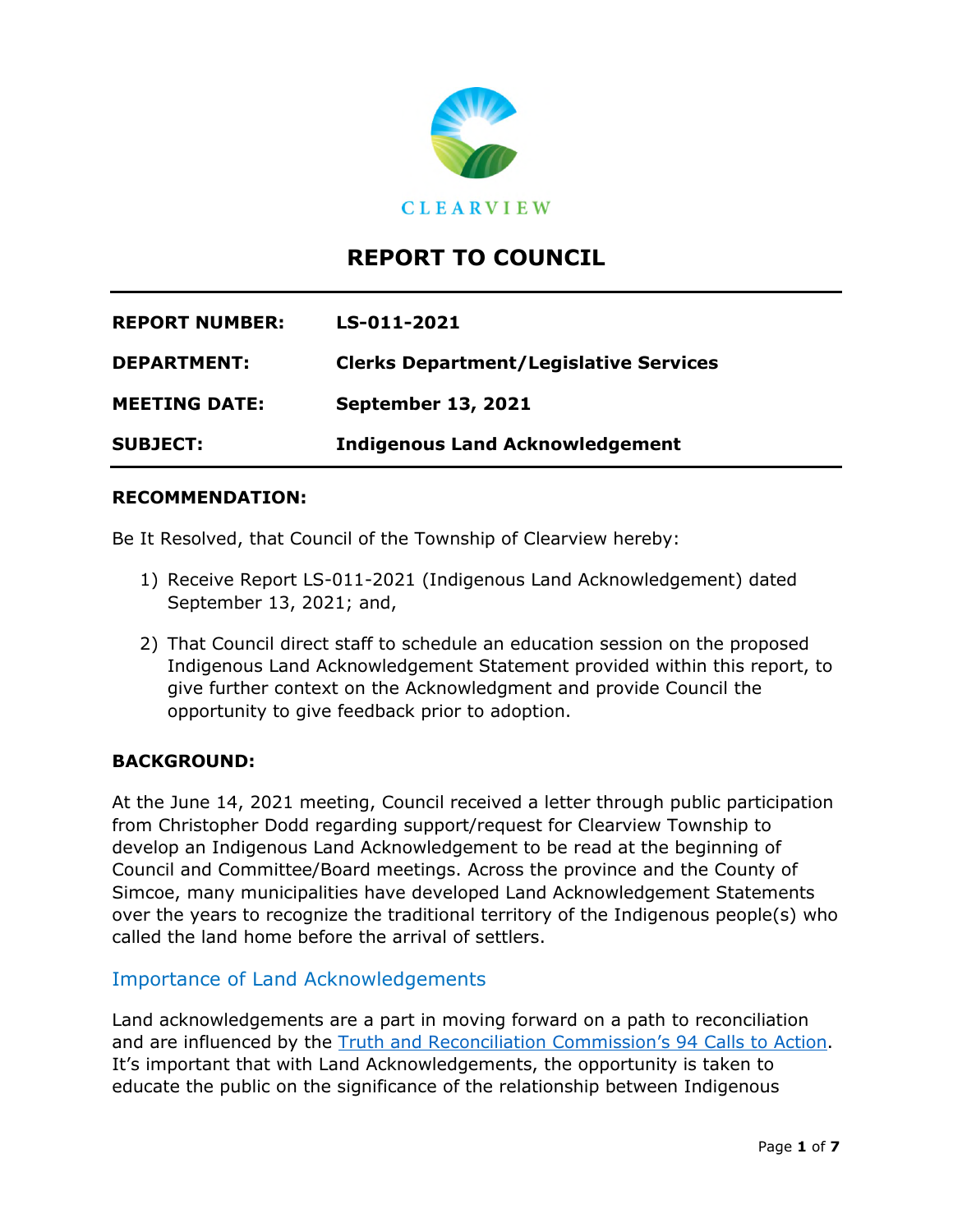Peoples and their territories and recognizing the history and presence of Indigenous Peoples on the lands that make up Clearview Township today.

In understanding how Land Acknowledgements are used, the Office of Indigenous Initiatives at Queens University provides the following:

"A land acknowledgement is something that a non-Indigenous person or visiting Indigenous person may do.

Indigenous people who originate from the land they are present on would not necessarily acknowledge territory by providing a land acknowledgement as it is their territory. If they are elsewhere in the country or in another country, they will acknowledge the ancestral holders and owners of that land. It is a sign of respect to acknowledge the land you stand on and to acknowledge the people for welcoming you there or allowing you to be there."

In municipal government settings there are many opportunities to say a Land Acknowledgement statement. They can be used to open Council meetings, committee and board meetings, at the beginning of public events, etc. It gives time for reflection about what has occurred in the past and what changes can be made moving forward to further the reconciliation process.

## **COMMENTS AND ANALYSIS:**

Understanding the background and purpose of Indigenous Land Acknowledgement Statements assists the Township in moving forward with developing its own.

## Truth and Reconciliation Commission of Canada: Calls to Action

The Truth and Reconciliation Commission started the work of connecting with survivors and their families in 2007. This was a monumental process of getting to the truth of what went on at government mandated residential (and day) schools where Indigenous children were taken from their families and forced to attend. Many children never made it home and were subjected to the most extreme forms of abuse at the hands of school and government officials.

The Commission emphasized that reconciliation is about establishing and maintaining a mutually respectful relationship between Aboriginal and non-Aboriginal peoples in Canada. In order for that to happen, there has to be awareness of the past, acknowledgement of the harm that has been inflicted, reparation for the causes, and action to change behaviour. Reconciliation must inspire Aboriginal and non-Aboriginal peoples to transform Canadian society so that future generations can live together in dignity, peace, and prosperity on these shared lands.

The release of the findings included 94 Calls to Action that are identified practices, policies and structural changes that need to be taken to redress the previous and ongoing impacts of colonization.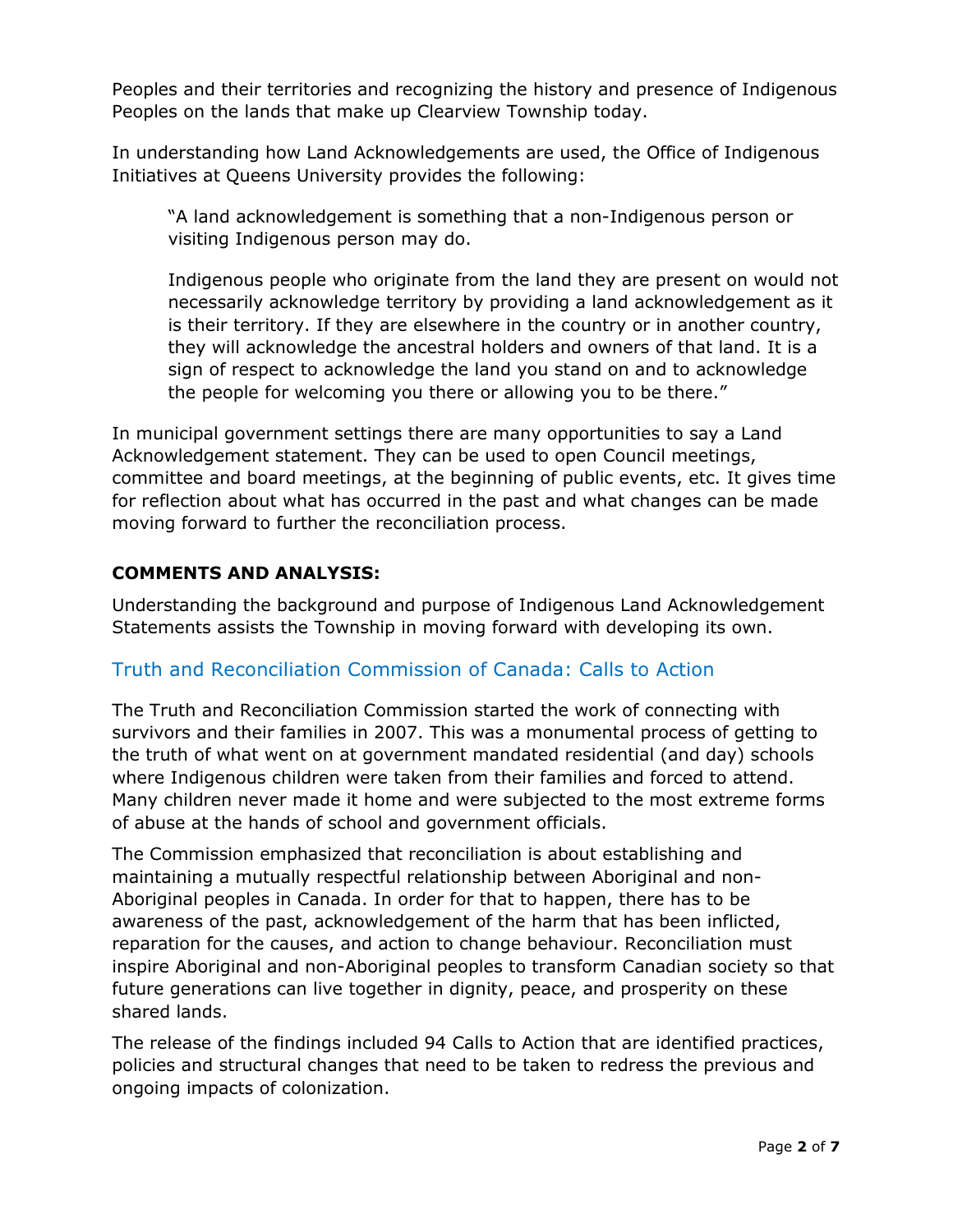This work must be done on individual, community, governmental, and other structural levels. Reconciliation is about repairing and remediating old relationships, developing new connections, and ensuring that these are nurtured on an ongoing basis, from a place of truth and respect.

Of the ninety-four (94) Calls to Action, five (5) are directed to the municipal level of government;

- 43. Adopt and implement the *United Nations Declaration on the Rights of Indigenous Peoples* as the framework for reconciliation.
- 47. Repudiate concepts used to justify European sovereignty over Indigenous peoples and lands, such as the Doctrine of Discovery and *terra nullius*, and to reform those laws, government policies, and litigation strategies that continue to rely on such concepts.
- 57. Provide education to public servants on the history of Aboriginal peoples, including the history and legacy of residential schools, the *United Nations Declaration on the Rights of Indigenous Peoples*, Treaties and Aboriginal rights, Indigenous law, and Aboriginal–Crown relations. This will require skills-based training in intercultural competency, conflict resolution, human rights, and anti-racism.
- 75. Develop and implement strategies and procedures for the ongoing identification, documentation, maintenance, commemoration, and protection of residential school cemeteries or other sites at which residential school children were buried. This is to include the provision of appropriate memorial ceremonies and commemorative markers to honour the deceased children.
- 77. Work collaboratively with the National Centre for Truth and Reconciliation to identify and collect copies of all records relevant to the history and legacy of the residential school system, and to provide these to the National Centre for Truth and Reconciliation.

At this time, numbers 75 and 77 do not apply to Clearview Township.

Although a land acknowledgement is not specifically identified as one of the 94 recommendations listed in the Calls to Action, the spirit of acknowledging the historic treaties occupied by indigenous peoples is consistent with Call to Action recommendation #47, where all levels of government are called upon to renounce concepts used to justify European sovereignty over indigenous peoples and lands.

## Proposed Land Acknowledgement Statement

When developing a land acknowledgement statement research is important. Staff have reviewed other acknowledgements at different levels of government, agencies, and the private sector. Additionally, research has been done on the history of the area that is now Clearview Township. Below is the proposed Indigenous Land Acknowledgement that has been developed for Clearview Township: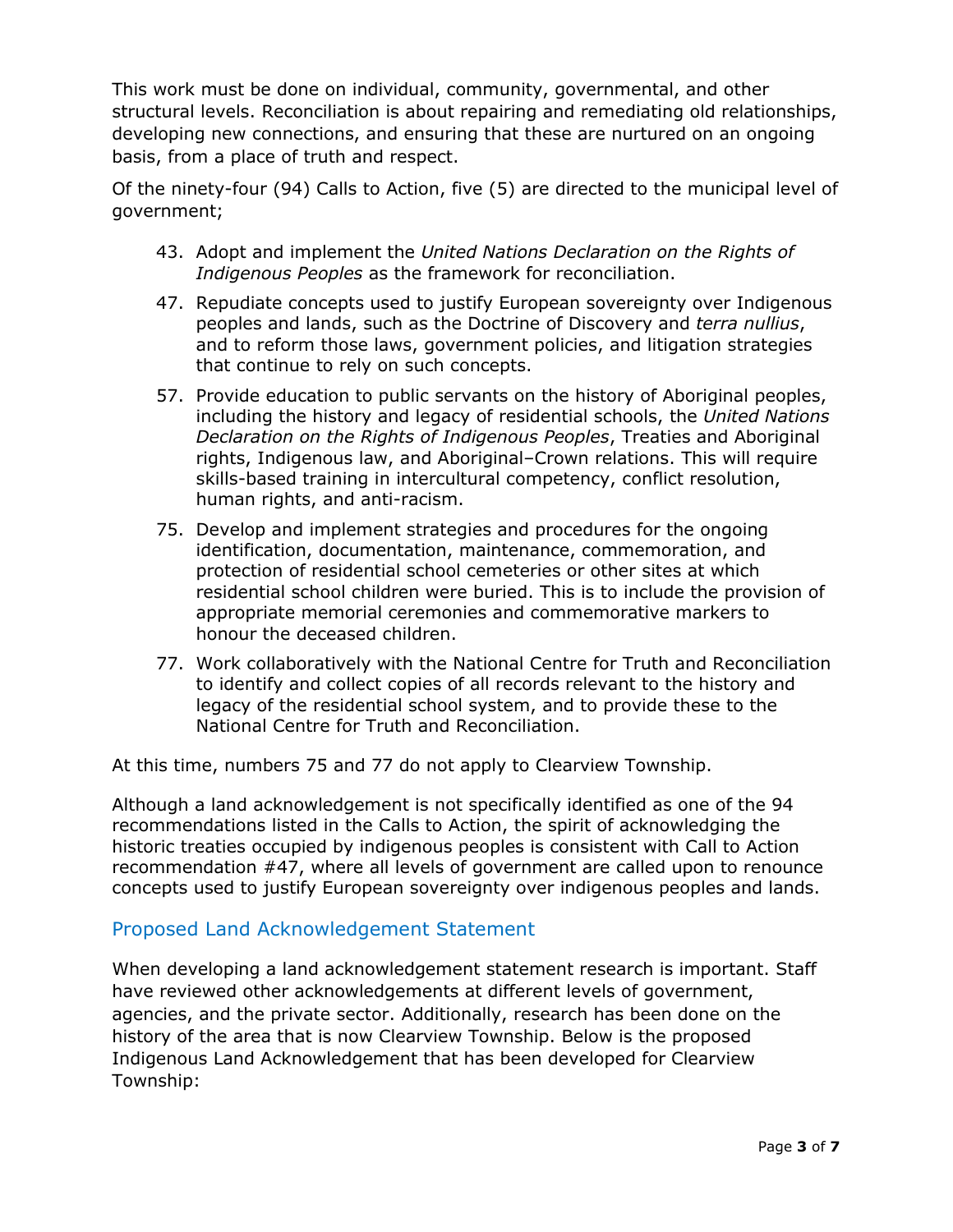"I would like to begin our meeting/event/gathering by recognizing the First Nations, Metis and Inuit peoples of Canada as traditional stewards and caretakers of the land. We acknowledge that Clearview Township is located within the boundaries of Treaty 18, the traditional lands of the Anishinaabeg, Haudenosaunee, Tionontati, Wendat, and is the home of many First Nations, Metis, and Inuit peoples as part of an intricate nationhood that reaches across Turtle Island. At this time of truth and reconciliation, we welcome the opportunity to work together towards new understandings and new relationships and ask for guidance in all we do."

This proposed Acknowledgement provides Council with a basis for what the Township's statement could be. Input from all of Council is important and the intent is to have feedback provided by members during an education session. As outlined previously, it is vital to understand the words that are being spoken with a Land Acknowledgement and an awareness of the past. Below is information providing historical context of different elements of the proposed Acknowledgment.

## Lake Simcoe – Nottawasaga Purchase - Treaty 18

Signed on October 17, 1818, by representatives of the Crown and certain Anishinaabe peoples. It is also known as the Lake Simcoe-Nottawasaga Treaty and was the first of three treaties signed between October and November of 1818. A fourth, Treaty 27, was signed in the Spring of 1819. The treaty details include a payment of goods at the "Montreal Price," because Montreal was the economic hub of Upper and Lower Canada.

Nations and Communities Named in the Proposed Land Acknowledgement

## **Anishinaabeg**

Pronounced: An – ish – in - aabe

Anishinaabe (singular form of Anishinaabeg) translates to original person and are comprised of the Ojibwe, Potawatomi, Odawa (Ottawa), Chippewa, Mississauga, Saulteaux, Nipissing, and Algonquin people. The name Ojibwa was given to the group by the European colonialists and means "people whose moccasins have puckered seams". Today we use the traditional name, Anishinaabe. Their territory included the northern shores of Lake Huron and Lake Superior from Georgian Bay to the prairies. More information on the history of the Anishinaabe can be read at the Innisfill library website.

## **Haudenosaunee**

Pronounced: Hoe – De – Nah – Show - Nee

Commonly referred to as the Iroquois Confederacy or the League of Five Nations, the Haudenosaunee of the Haudenosaunee Confederacy translates to People of the long house. Originally, the confederacy was comprised of five nations: The Seneca, Cayuga, Oneida, Onondaga and Mohawk. The Tuscarora joined later in the early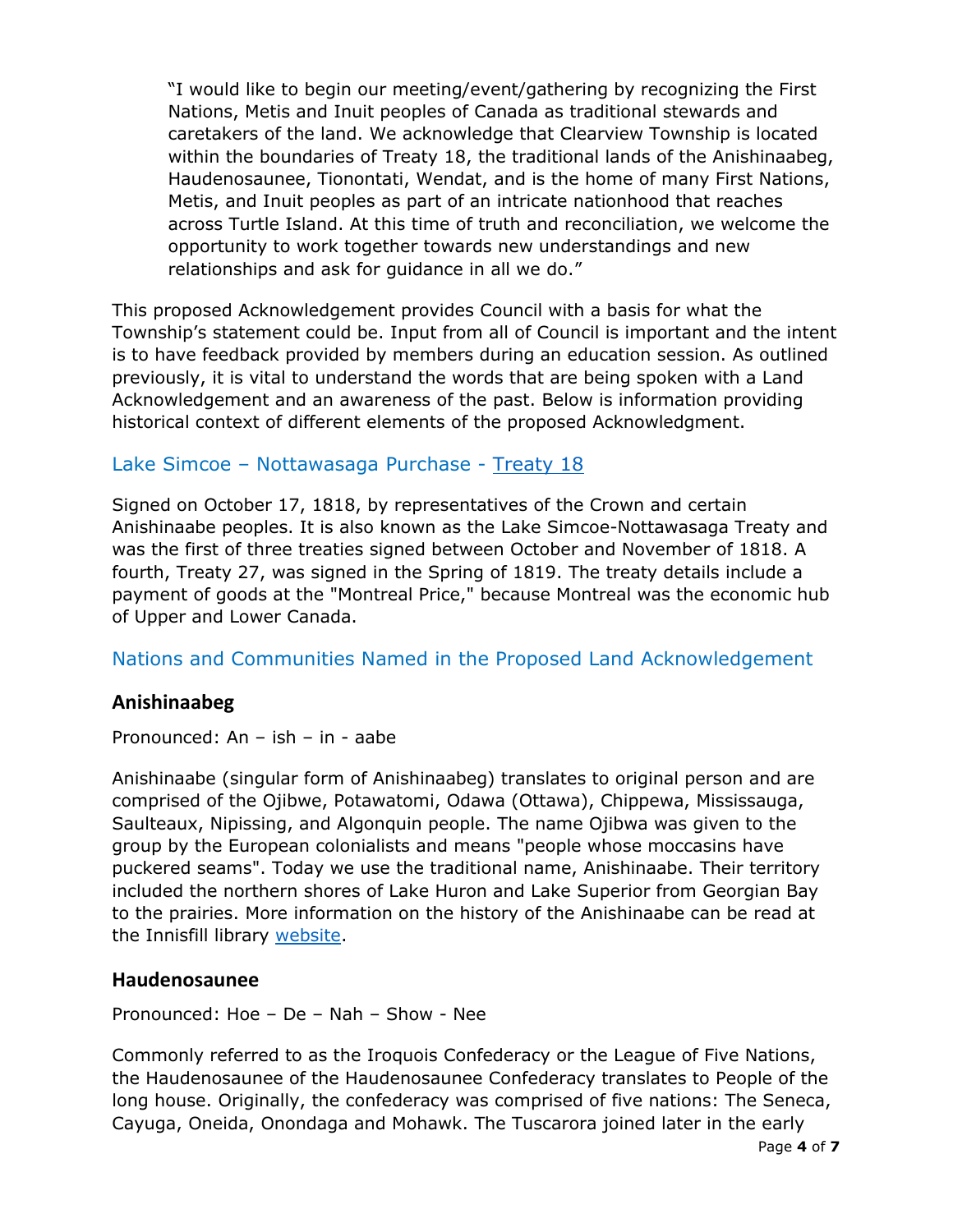18th century to form what is now known as Six Nations. Historically, the Haudenosaunee inhabited territory that extended from the Gensee River in the west, through the Finger Lakes regions to the Hudson River in the east. For more information on the Haudenosaunee Confederacy, please visit their website.

# **Tionontati**

Pronounced: Tee – oh – nahn – TAH - tee

The Tionontati are a lesser known Indigenous group who occupied nine villages in the highlands South and West of Nottawasaga Bay extending West to the Southeastern shores of Lake Huron. Tionontati translates as people of the hills or on the other side of the mountain. After contact, the French nick named them *Gens de petun* meaning Tobacco Nation, eventually shortening to Petun (tobacco) which can be misleading as there are no records of them growing tobacco. After a series of epidemics and conflict in the 1600, the small amount of surviving Tionontati amalgamated with other tribes and joined the Wendat. More information can be found at the Clearview Library – *Petun to Wyandot* by Charles Garrad, through the Canadian Encyclopedia, as well as on the Dufferin County Museum and Wyandotte Nation websites.

## **Wendat**

Pronounced: When - Dat

The Huron-Wendat nations, with colonization, and the movement of nations to the South of Lake Ontario moving north, were pushed out of this area, and some ended up joining other nations within what would become Ontario. Their community in Canada, now sits, just north of what is now Quebec City. Please visit their website for some the history and current community initiatives and structure. There were other Wyandot nations, which ended up settling in what is now Kansas, and Oklahoma, United States.

## **Métis**

Pronounced: May - Tee

The Métis Nation is comprised of descendants of people born from indigenous and settler relations. Beginning in the 18th and 19th centuries, the Métis communities emerged and developed across the Northwest within the Métis Nation Homeland, which refers to the three Prairie Provinces. Additionally, the Homeland has expanded to include parts of Ontario, British Columbia, the Northwest Territories and the Northern United States. For more information on the regions Métis community, please visit the Barrie Métis Council website.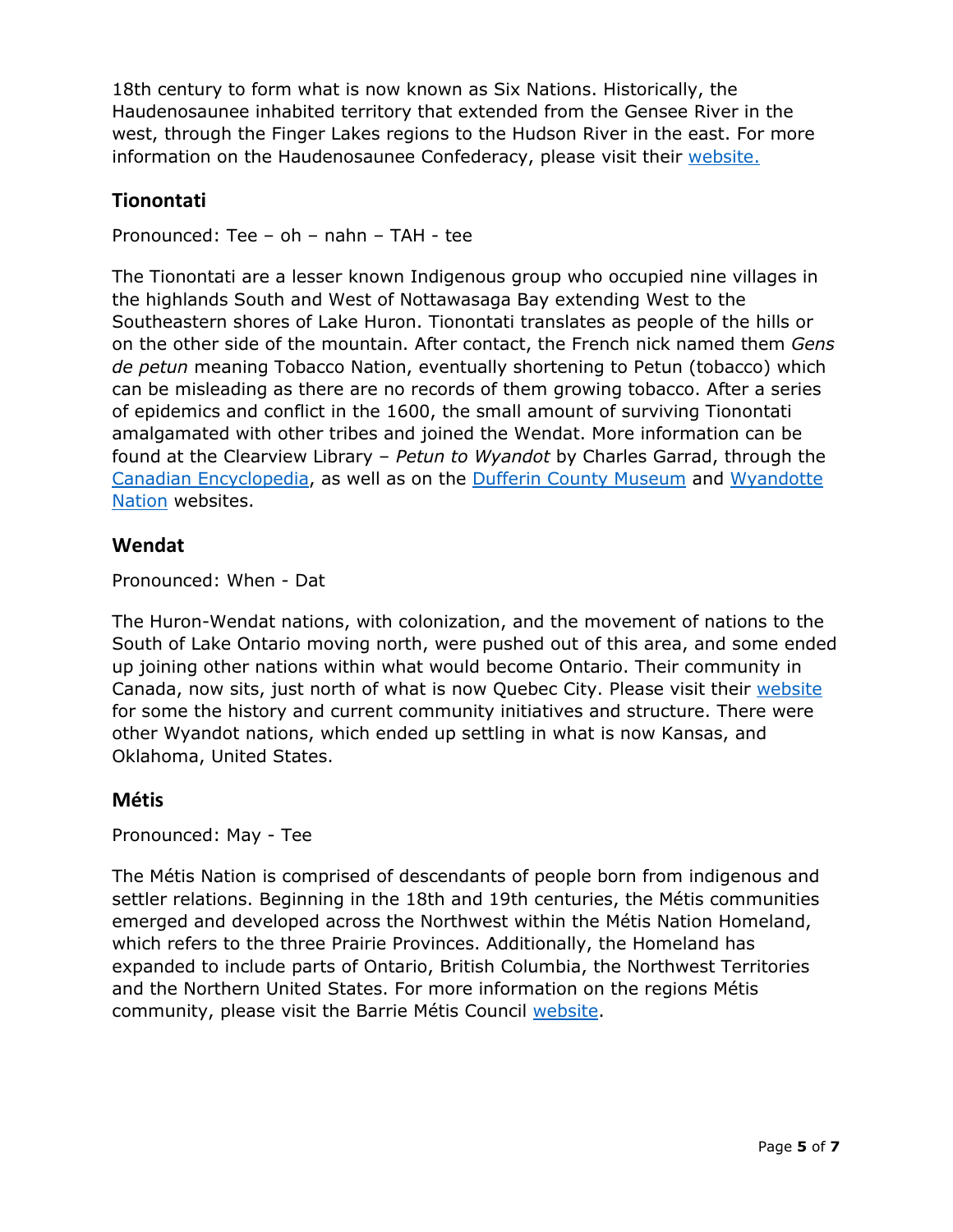## **Inuit**

 $Pronounced: \Delta (ee) \triangle (nu) \Delta^c (eet)$ 

The majority of Inuit live in 53 communities spread across Inuit Nunangat, the Inuit homeland encompassing 35 percent of Canada's landmass and 50 percent of its coastline. For more information about Canadian Inuit, please visit the Inuit Tapiriit Kanatami website.

#### Analysis of Statement

This is the first step in bringing attention and displaying respect to the Indigenous peoples who first inhabited and continue to inhabit the land now referred to as Clearview Township.

The statement should remain broad in recognition and historical ownership. It should reflect the three groups of indigenous peoples as described in the Canadian Constitution; First Nations, Metis, and Inuit, specific clans/tribes/bands/etc. should be limited to traditional names and not be grouped together using colonially given "nick names" to further demonstrate the respect of traditional First Nations, Metis, and Inuit peoples.

The statement should reflect the Truth and Reconciliation Commission of Canada's Calls to Action that are aimed specifically to municipalities, where applicable for Clearview Township. Efforts to reconcile with Canada's indigenous people should not stop with a statement and should continue with educating Council and Staff, as such; the statement should commit to ongoing learning, understanding, and building positive and meaningful relationships with guidance from the indigenous community as we move forward in healing and reconciliation.

#### Education Session

"Education holds the key to reconciliation. It is where our country will heal itself, we need to tell the story of the Indian Residential Schools, listen, be educated and learn this history"

> – Senator Murray Sinclair Senate of Canada

Staff are recommending that to move forward, an education session should be scheduled to provide the following:

- Discussion on the proposed Land Acknowledgement statement in relation to the history of the area
- Invite local Indigenous speaker(s) to provide their perspective and history of the area. Staff have reached out to the Barrie Native Friendship Centre to see if there is an opportunity for collaboration.